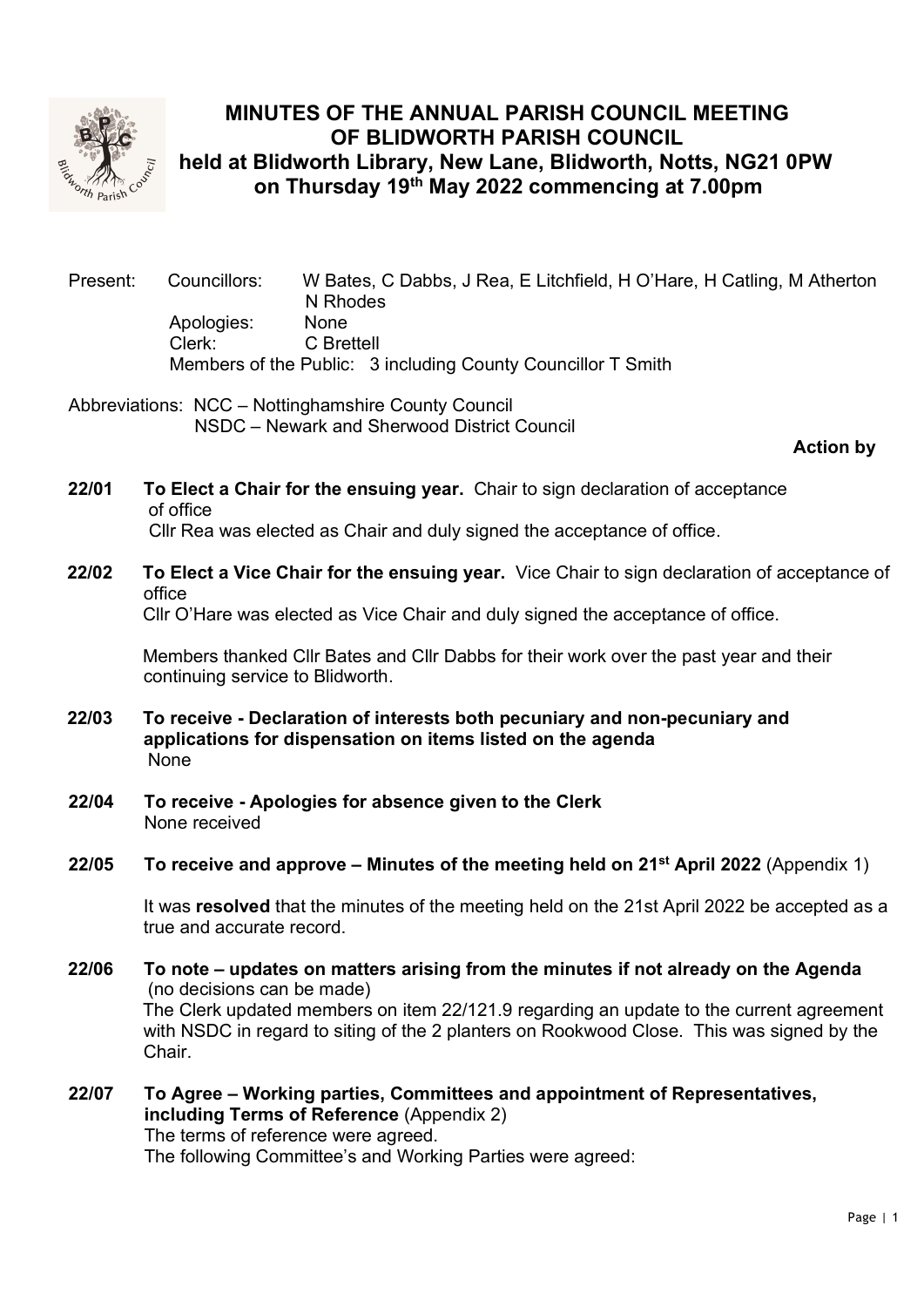| <b>Working Party/Committee</b>                                                                                                                                                                                                                              | <b>Members</b>                                                                                                                                                                                                                                                   |
|-------------------------------------------------------------------------------------------------------------------------------------------------------------------------------------------------------------------------------------------------------------|------------------------------------------------------------------------------------------------------------------------------------------------------------------------------------------------------------------------------------------------------------------|
| Communications/Marketing/Events/Engagement<br><b>Youth Forum - Working Party</b>                                                                                                                                                                            | <b>Cllr Litchfield</b><br><b>Cllr Rea</b><br><b>Cllr Atherton</b><br><b>Cllr Spalding</b><br>Cllr O'Hare<br><b>Cllr Catling</b><br><b>Cllr Dabbs</b><br>Non-Council members:<br>Jason Litchfield (non council<br>member)<br>Callam Walsh (non Council<br>member) |
| <b>Bloom/Summer Planting/War Memorial Planting</b><br>- Working Party                                                                                                                                                                                       | <b>Cllr Dabbs</b><br><b>Bob Dabbs (non Council</b><br>member)<br><b>Cllr Atherton</b><br><b>Cllr Spalding</b>                                                                                                                                                    |
| <b>Parks and Open Spaces Committee</b><br>(including footpaths, Conservation<br>Allotments, Workshop, War Memorial and<br><b>Emergency Action Group)</b><br>Refer to Terms of Reference<br>Committee to be reviewed after 3/6/9 months for<br>effectiveness | <b>Cllr Rea</b><br><b>Cllr Bates</b><br><b>Cllr Litchfield</b><br><b>Cllr Dabbs</b><br><b>Cllr Atherton</b>                                                                                                                                                      |
| Neighbourhood Plan/Parish Plan - Working<br>Party                                                                                                                                                                                                           | <b>Cllr Litchfield</b><br><b>Cllr Rea</b><br><b>Cllr Spalding</b><br><b>Cllr Catling</b><br><b>Cllr Rea</b><br>Cllr O'Hare                                                                                                                                       |
| <b>HR/Finance - Committee/Working Party</b>                                                                                                                                                                                                                 | Chairman<br>Vice Chairman<br><b>Cllr Litchfield</b><br><b>Cllr Catling</b>                                                                                                                                                                                       |
| <b>Planning - Working Party</b>                                                                                                                                                                                                                             | Cllr Rea<br>Cllr O'Hare                                                                                                                                                                                                                                          |

22/08 To Agree – Meeting dates for the upcoming year 2022/23 and Parish Events (Appendix 3)

Thursday 16<sup>th</sup> June Thursday 21st July No meeting in August Thursday 15<sup>th</sup> September Thursday 20th October Thursday 17<sup>th</sup> November Thursday 15<sup>th</sup> December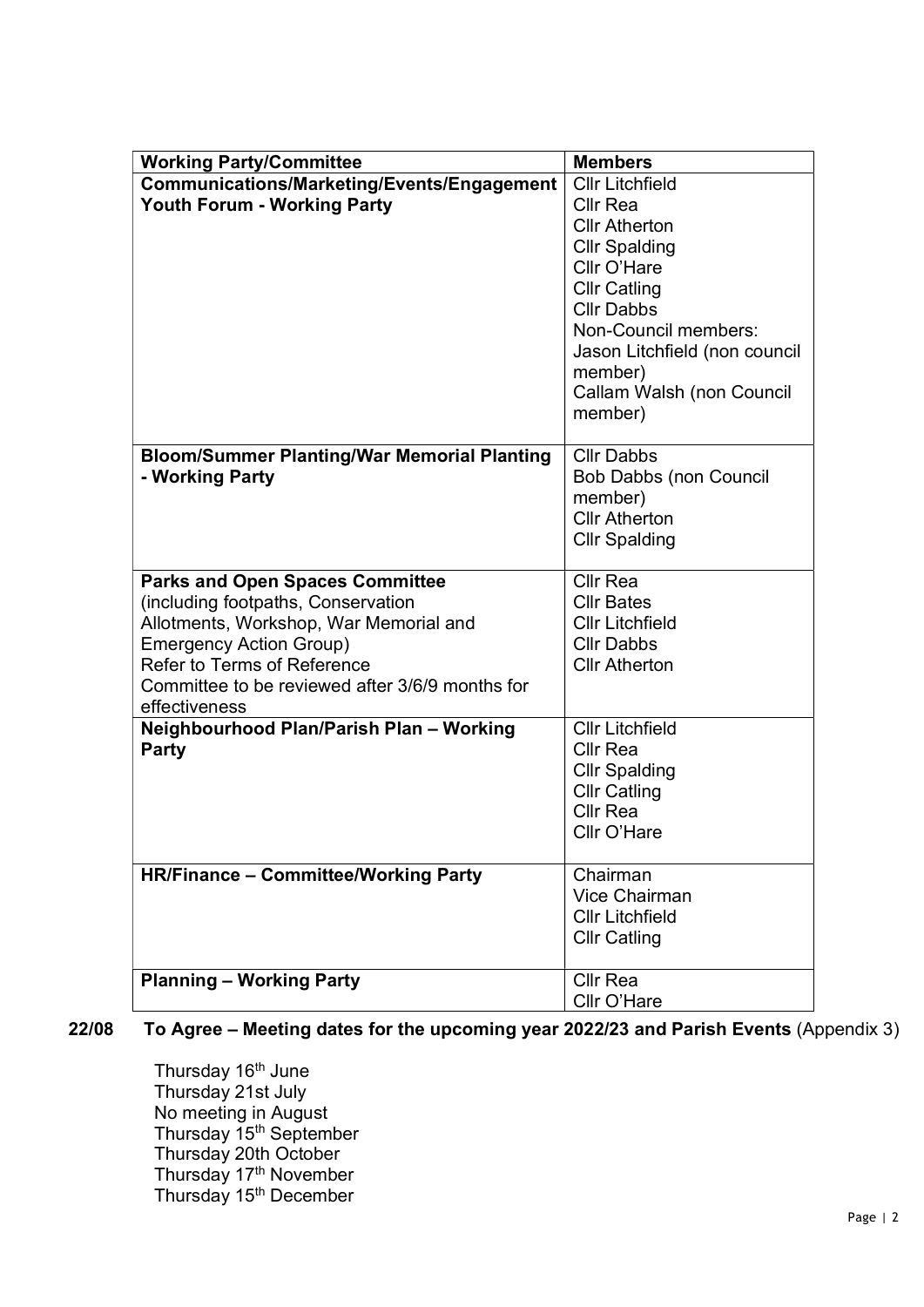Thursday 19<sup>th</sup> January Thursday 16<sup>th</sup> February Thursday 16<sup>th</sup> March Thursday 20th April Annual Parish Gathering – Saturday 22nd April Thursday 18th May – Annual Parish Council Meeting

### Parish Council Events

Summer/Jubilee Gala – Sunday 5<sup>th</sup> June Remembrance – Sunday  $13<sup>th</sup>$  November Christmas Light Switch on Event – Saturday 26th November Pensioners Christmas Party – Wednesday 7<sup>th</sup> December

#### 22/09 To receive Representations (no more than 5 minutes)

9.1 Public Participation

Cllr Rhodes entered the meeting at 7.15pm

 A resident brought up issues with dog mess on New Lane/Cross Lane and the need for dog mess bins. The Clerk to enquire with NSDC, when a map has been provided. Clerk

 9.2 Reports from District and County Council Representatives on Matters of a direct relevance to Blidworth Parishioners

No reports from District Councillors.

NCC Councillor Tom Smith provided a report, in summary:

 The Warsop Lane pavement widening had been completed, although he would request some reseeding of the grassed areas. Members thanked Cllr Smith for putting forward this project. 30mph speed signs had been requested for Dale Lane and a temporary flashing speed sign had been applied for. A traffic counter on Main Street, Blidworth was in place to monitor traffic and the amount of lorries going through the village.

 Blidworth on the move had received £9000 grant funding from NCC. Blidworth Methodist Church had also been given 'Green up' funding.

 Blidworth had been voted for, for additional library funding for improvement works. NCC and NSDC had changed their committee structure to a cabinet structure.

22/10 To Discuss/Update on Highway Issues in the Village (if not already covered in District and County Council reports) including removal of shrub beds on Dale Lane. Cllr Atherton updated members about the village walk about organised by NSDC housing team, including representation from VIA and the police. NCC Cllr Smith, NSDC Cllr

Thompson, Cllr Bates and the Clerk had also attended. Several items were highlighted that needed attention including the shrub beds on Dale Lane. The Clerk had requested a list of the items raised which she would circulate to members.

 Other issues discussed included traffic calming measures, which would be addressed as part of a potential village plan.

#### 22/11 Financial Matters

11.1 To Approve - Internal Audit (Appendix 4) It was resolved to approve the Internal Audit. The Councillors and Clerk were commended on their work.

11.2 To Agree – Inventory/Asset Register as at  $31<sup>st</sup>$  March 2022 (Appendix 5)

It was resolved to agree the contents of the Asset Register at a value of £371600.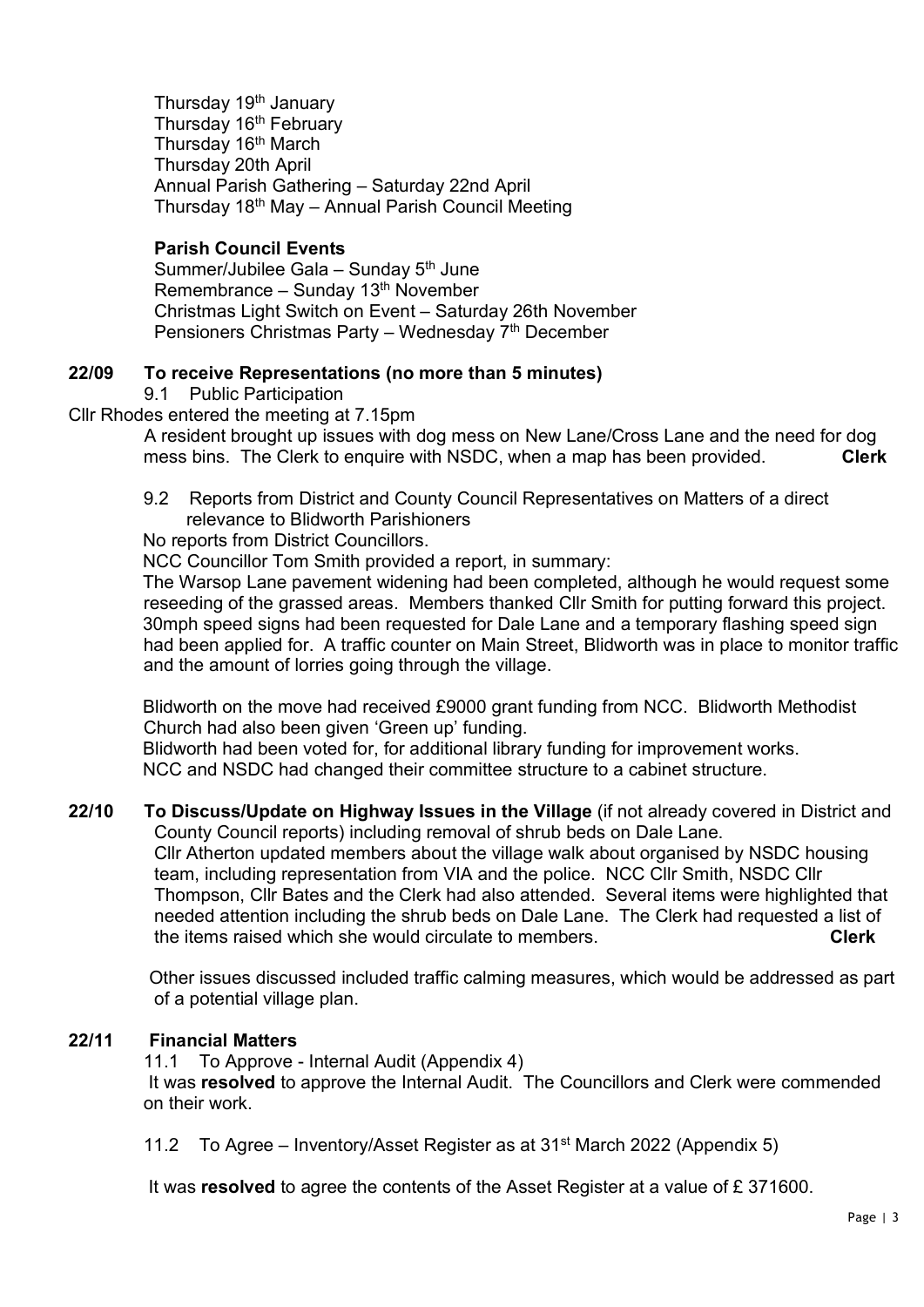11.3 To Consider, approve and sign the Annual Governance Statement – Section 1 (Appendix 6)

 Consideration was given to the Annual Governance statement which was completed. It was resolved to approve this and it was then signed by the Chair.

11.4 To consider, approve and sign the Accounting Statement – Section 2 (Appendix 7)

It was resolved to approve the Accounting statement which was then signed by the Chair.

To receive and approve accounts and financial information:

- 11.5 Analysis of Payments April 2022 (Appendix 8)
- 11.6 Analysis of Receipts April 2022 (Appendix 9)
- 11.7 Bank Reconciliation Statement as at 30<sup>th</sup> April 2022 (Appendix 10)
- 11.8 To Authorise schedule of payments for May (Appendix 11)

 The Chair checked the bank reconciliation figures with the bank statements. It was resolved to accept and approve the financial information as per items  $11.5 - 11.7$  that had been submitted to members and to authorise the schedule of payments (11.8) subject to any additional payments regarding the Jubilee Gala. Clerk

11.9 To Remove - J Middleton and J Cheesmond as bank signatories on accounts

It was resolved to remove J Middleton and J Cheesmond as bank signatories on all bank accounts

#### 22/12 Business

 12.1 To agree – Update on works regarding Sherwood Avenue Recreational Ground including the agreement for 'Permission for direct access into Forestry England land at Boundary wood, Blidworth from Sherwood Avenue Park' (Appendix 12)

 The Clerk updated members that the Planning Permission had been granted for the new fencing and CCTV column. The Clerk had had a discussion with Blidworth Oaks School regarding the boundary to the school field, Mr Walker to be involved in any future discussions.

The Clerk had arranged a site visit with 'Secure a Field' on Monday 23<sup>rd</sup> May, All Councillors, Mr Walker (BOPS) and residents had been asked to attend. The Forestry Commission were unable to attend.

 It was resolved that subject to the agreement of the boundaries and inhibitors and the entrance and exits points those Councillors in attendance at the meeting had the delegated power to proceed as agreed at the April meeting (plans and specification already agreed).

 Members discussed the agreement from Forestry England regarding the access into Sherwood Avenue Park.

It was resolved for the Parish Council to refuse the agreement based on that access has existed for over ten years. The Parish Council to ask Forestry England to demonstrate how such conditions apply to others. Clerk and the state of the state of the clerk clerk

 12.2 To discuss - Consultation on Parking for businesses and residents in the village This item to be included in any future Parish/Neighbourhood Plan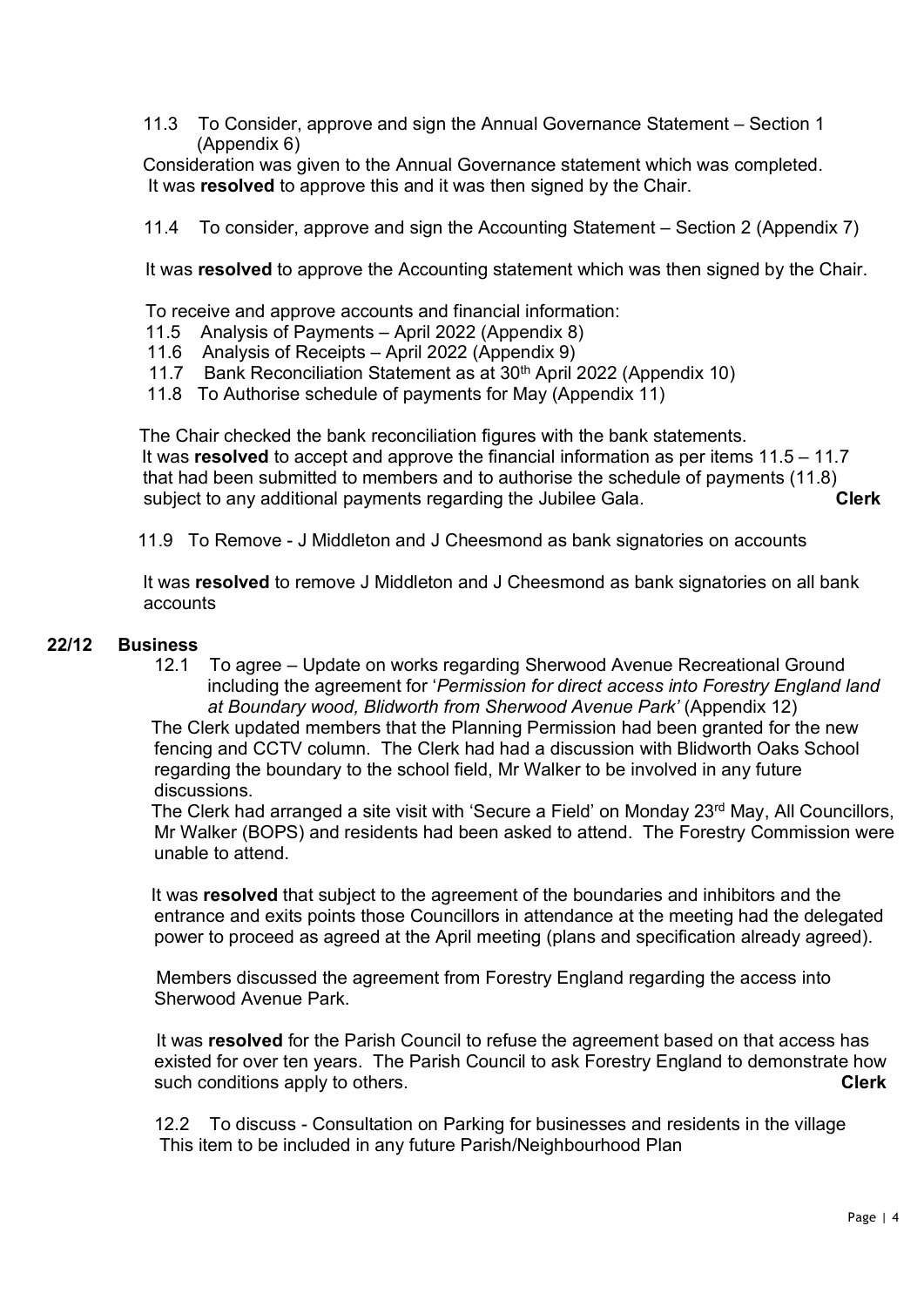12.3 To update – Events including the upcoming Jubilee Gala

 Cllr Litchfield and the Clerk updated members about the programme for the upcoming Jubilee Gala. There was a selection of stalls, Children's picnic, Dog Show, live music and Studio 96 dance troupe.

 The Clerk ran through the potential costs (Face painting £40, Decorating Crowns £50, Children's Party food for 70 £175, Dog Show rosettes approx. £40. Artists/PA £100, Hire of the marquee £50, Bunting, flags and hats £100) These were approved for payment. Blidworth Welfare are to provide drink tokens for the singers/bands.

12.4 To agree – New Councillor Training for Cllr Catling

It was resolved for Cllr Catling to carry our new Councillor training at a cost of £40

#### 12.5 To note – Casual Vacancy

 The Clerk updated members that no election had been called. It was agreed to advertise the 2 vacacnies and co-opt at the June meeting. Clerk to arrange. Clerk Clerk

12.6 To discuss – Grass cutting on school field

This was to be discussed further and an idea of costs obtained. Clerk

 12.7 To note – Regular attendance of Youth bus on Sherwood Avenue Park The Clerk updated members regarding NCC youth bus attending site. This was to be on a Thursday evening funds permitting.

 NCC now have a key for the Sherwood Avenue Park entrance as previously agreed (21/11.5).

12.8 To discuss – Possible SSI in Blidworth

 Cllr O'Hare raised this as possible sites in Tippings wood. Cllr's O'Hare and Rhodes to look into this further. The contract of the club of the club of the Clins O'Hare and Rhodes

 12.9 To discuss – Dogs on lead zone at Sherwood Avenue Recreation Ground This item was deferred as no information had been received from NSDC. Clerk to chase. Clerk

12.10 To discuss – Membership to RCAN (details emailed out)

RCAN membership was discussed by members. They could offer assistance in producing a Parish Plan or Neighbourhood Plan – The Clerk talked through some of the details. It was agreed to invite RCAN to an informal meeting before the next Parish Council meeting on the 16<sup>th</sup> June to discuss further.

It was also agreed for the Parish Council to have an infomal meeting on the 9<sup>th</sup> June to look at what the Parish would like to provide if a Neighbourhood or Parish Plan was to be developed. **All Councillors Council** 

#### 22/13 Planning Applications

To receive, and where appropriate comment on the following applications:

| Proposal:                   | Change of use of land to equestrian, retention of associated field<br>shelters/stables and formation of new access tracks (retrospective) |
|-----------------------------|-------------------------------------------------------------------------------------------------------------------------------------------|
| <b>Site Address:</b>        | Plots 4, 5 And 8 New Lane Blidworth                                                                                                       |
| <b>Planning Application</b> | 21/02620/FULM                                                                                                                             |
| Ref:                        |                                                                                                                                           |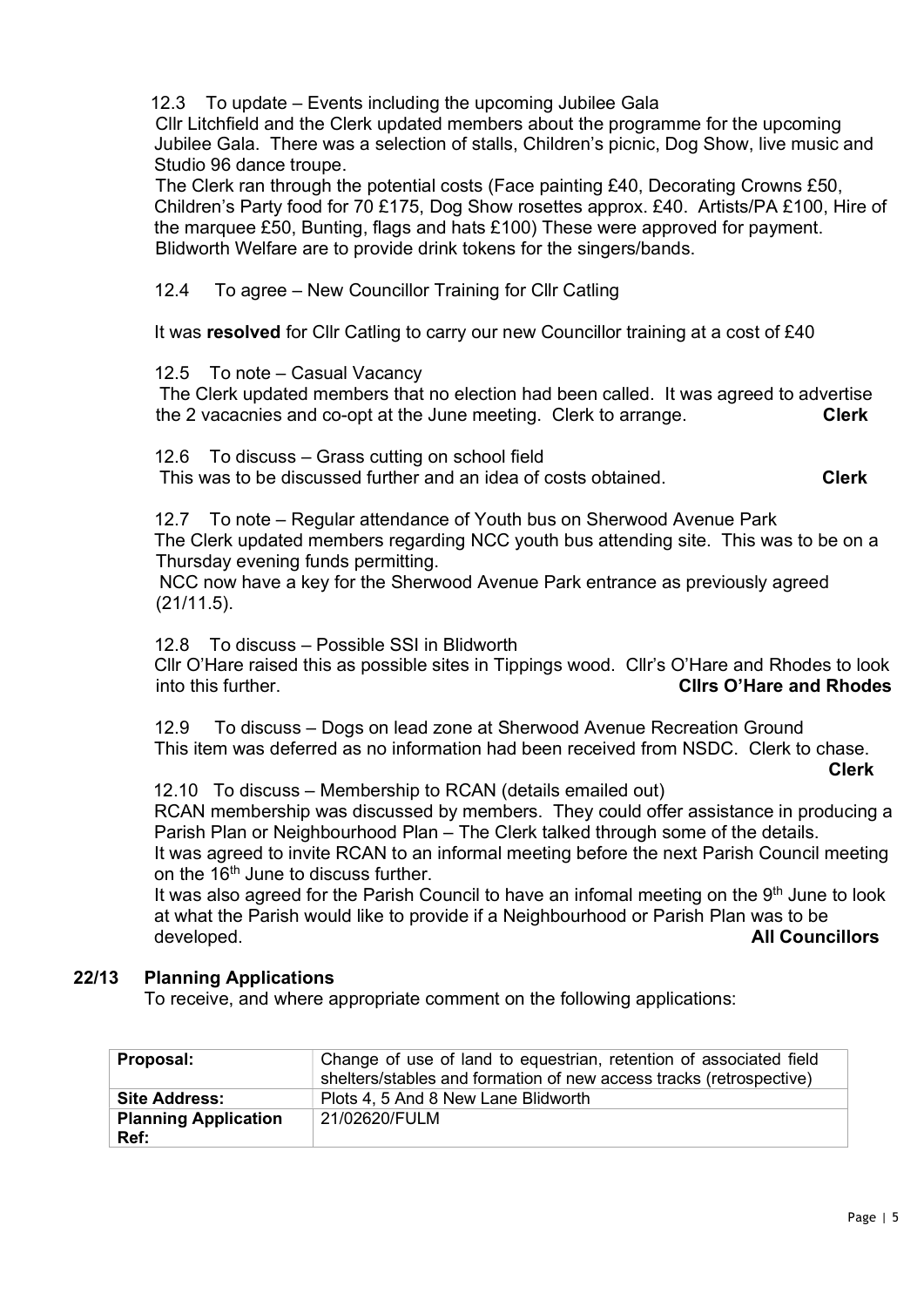| Proposal:                           | Change of use of land to equestrian and retention of associated<br>stables (retrospective) |
|-------------------------------------|--------------------------------------------------------------------------------------------|
| <b>Site Address:</b>                | Plot 11 New Lane Blidworth                                                                 |
| <b>Planning Application</b><br>Ref: | 21/02621/FULM                                                                              |

| <b>Proposal:</b>            | Change of use to equestrian use, retention of field shelter and<br>formation of new access track (retrospective) |
|-----------------------------|------------------------------------------------------------------------------------------------------------------|
| <b>Site Address:</b>        | <b>Plot 2 Cross Lane Blidworth</b>                                                                               |
| <b>Planning Application</b> | 21/02633/FULM                                                                                                    |
| Ref:                        |                                                                                                                  |

| Proposal:                           | Change of use to equestrian use, retention of field shelter and<br>formation of new access track (retrospective) |
|-------------------------------------|------------------------------------------------------------------------------------------------------------------|
| <b>Site Address:</b>                | Plots 9 And 10 New Lane Blidworth                                                                                |
| <b>Planning Application</b><br>Ref: | 21/02638/FULM                                                                                                    |

| Proposal:                   | Change of use to equestrian use, retention of field shelter and |  |  |  |  |
|-----------------------------|-----------------------------------------------------------------|--|--|--|--|
|                             | formation of new access track (retrospective)                   |  |  |  |  |
| Site Address:               | Plot 12 New Lane Blidworth                                      |  |  |  |  |
| <b>Planning Application</b> | 21/02641/FULM                                                   |  |  |  |  |
| Ref:                        |                                                                 |  |  |  |  |

| Proposal:                   | Change of use of land to equestrian use, retention of field shelters<br>and hay store and formation of new access track (retrospective) |
|-----------------------------|-----------------------------------------------------------------------------------------------------------------------------------------|
| <b>Site Address:</b>        | Plot 13 New Lane Blidworth                                                                                                              |
| <b>Planning Application</b> | 21/02659/FULM                                                                                                                           |
| Ref:                        |                                                                                                                                         |

| Proposal:                           | Change of use of land to equestrian use and formation of new access<br>tracks to both Plots. New shelter and retention of open fronted field<br>shelter to Plot 3 |
|-------------------------------------|-------------------------------------------------------------------------------------------------------------------------------------------------------------------|
| <b>Site Address:</b>                | Plots 3 And 15 New Lane Blidworth                                                                                                                                 |
| <b>Planning Application</b><br>Ref: | 21/02663/FULM                                                                                                                                                     |

It was resolved to respond to the above 7 planning applications stating:

Blidworth Parish Council have considered this application and have no objections to this proposal, based on that the land is for leisure purposes.

However, the Parish Council would like to know how land can be sold with the assumption that it is equestrian when it is not, and would like to see the Policy in place by Newark and Sherwood District Council for ensuring land is sold for its intended purpose and how this is monitored in Blidworth.

| Proposal:                   | Retention of existing structures for agricultural purposes only<br>(retrospective application) |  |  |  |  |  |
|-----------------------------|------------------------------------------------------------------------------------------------|--|--|--|--|--|
| <b>Site Address:</b>        | Field Reference Number 6815 New Lane Blidworth                                                 |  |  |  |  |  |
| <b>Planning Application</b> | 22/00839/FUL                                                                                   |  |  |  |  |  |
| Ref:                        |                                                                                                |  |  |  |  |  |

It was resolved to respond to this planning application stating:

Blidworth Parish Council have considered this application and have no objections to this proposal, based on that the land is for agricultural purposes.